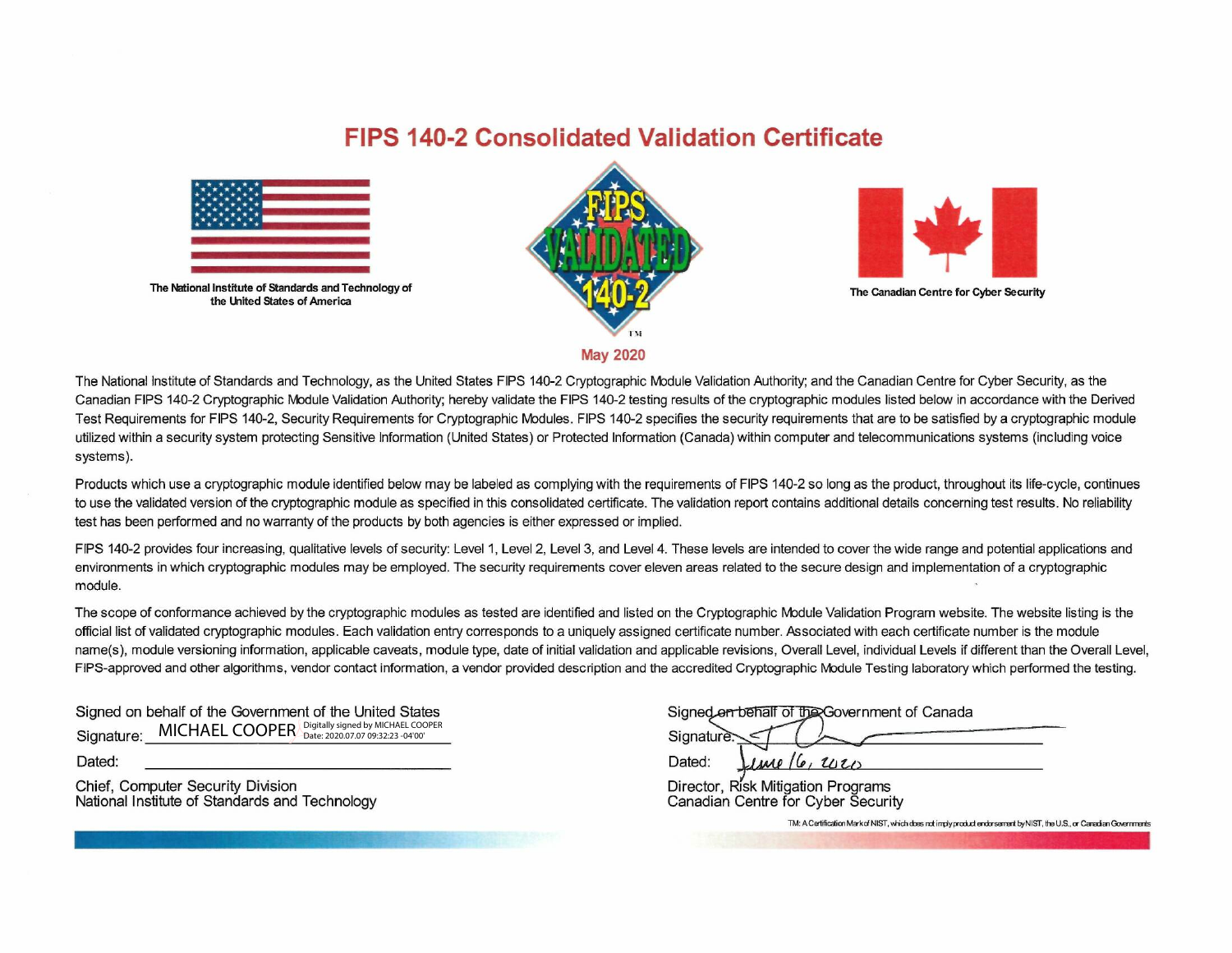## **<http://csrc.nist.gov/Projects/Cryptographic-Module-Validation-Program/Validated-Modules>**

| <b>Certificate</b><br><b>Number</b> | Validation /<br><b>Posting Date</b> | <b>Module Name(s)</b>                                                                                                                                                                                                                                                                                           | <b>Vendor Name</b>         | <b>Version Information</b>                                                                                                                                                                                                                                                                                                                                                                                                                                                                                                                                                                                                                                                                                                                                                                                                                                                                                                                                                                                                                |
|-------------------------------------|-------------------------------------|-----------------------------------------------------------------------------------------------------------------------------------------------------------------------------------------------------------------------------------------------------------------------------------------------------------------|----------------------------|-------------------------------------------------------------------------------------------------------------------------------------------------------------------------------------------------------------------------------------------------------------------------------------------------------------------------------------------------------------------------------------------------------------------------------------------------------------------------------------------------------------------------------------------------------------------------------------------------------------------------------------------------------------------------------------------------------------------------------------------------------------------------------------------------------------------------------------------------------------------------------------------------------------------------------------------------------------------------------------------------------------------------------------------|
| 3650                                | 05/06/2020                          | <b>Trusted Platform Module</b><br>ST33TPHF2XSPI[A],<br>ST33TPHF2XI2C [B],<br>ST33GTPMASPI [C] &<br>ST33GTPMAI2C [D]                                                                                                                                                                                             | STMicroelectronics         | Hardware Version: ST33HTPH revision A [A [1 and 2]], ST33HTPH revision A [B<br>[3]], ST33G1M2A revision F [C [4]] and ST33G1M2A revision F [D [5]]; Firmware<br>Version: 00.01.01.00 [1], 00.01.01.01 [2], 00.02.01.00 [3], 00.03.01.00 [4] and<br>00.06.01.00 [5]                                                                                                                                                                                                                                                                                                                                                                                                                                                                                                                                                                                                                                                                                                                                                                        |
| 3651                                | 05/07/2020                          | Secure Kernel Code Integrity                                                                                                                                                                                                                                                                                    | Microsoft Corporation      | Software Version: 10.0.17763                                                                                                                                                                                                                                                                                                                                                                                                                                                                                                                                                                                                                                                                                                                                                                                                                                                                                                                                                                                                              |
| 3652                                | 05/08/2020                          | Amazon Linux 2 Libreswan<br>Cryptographic Module                                                                                                                                                                                                                                                                | Amazon Web Services, Inc.  | Software Version: 1.0                                                                                                                                                                                                                                                                                                                                                                                                                                                                                                                                                                                                                                                                                                                                                                                                                                                                                                                                                                                                                     |
| 3653                                | 05/18/2020                          | GigaVUE-HC2 Visibility Appliance                                                                                                                                                                                                                                                                                | Gigamon Inc.               | Hardware Version: GVS-HC201 and GVS-HC202 (Chassis) with SMT-HC0-X16<br>(GigaSMART), SMT-HC0-R (GigaSMART) and CTL-HC0-002 (Controller); FIPS<br>Tamper Label SKU: ACC-HC0-FIPS; Firmware Version: 5.4.00.01                                                                                                                                                                                                                                                                                                                                                                                                                                                                                                                                                                                                                                                                                                                                                                                                                              |
| 3654                                | 05/19/2020                          | FortiGate-6301F/6501F                                                                                                                                                                                                                                                                                           | Fortinet, Inc.             | Hardware Version: C1AG85, C1AG83 with Tamper Evident Seal Kits: FIPS-SEAL-<br>RED; Firmware Version: FortiOS 5.6, build4265,190820                                                                                                                                                                                                                                                                                                                                                                                                                                                                                                                                                                                                                                                                                                                                                                                                                                                                                                        |
| 3655                                | 05/20/2020                          | Rapidldentity FIPS Cryptographic<br>Module                                                                                                                                                                                                                                                                      | <b>Identity Automation</b> | Software Version: 1.0                                                                                                                                                                                                                                                                                                                                                                                                                                                                                                                                                                                                                                                                                                                                                                                                                                                                                                                                                                                                                     |
| 3656                                | 05/20/2020                          | Cisco Catalyst 9800 Wireless<br>Controllers running IOS-XE 16.10                                                                                                                                                                                                                                                | Cisco Systems, Inc.        | Hardware Version: 9800-40 and 9800-80; Firmware Version: IOS-XE 16.10                                                                                                                                                                                                                                                                                                                                                                                                                                                                                                                                                                                                                                                                                                                                                                                                                                                                                                                                                                     |
| 3657                                | 05/26/2020                          | OpenSSL Cryptographic Module for Metaswitch Networks Ltd<br>Perimeta SBC                                                                                                                                                                                                                                        |                            | Software Version: 1.0                                                                                                                                                                                                                                                                                                                                                                                                                                                                                                                                                                                                                                                                                                                                                                                                                                                                                                                                                                                                                     |
| 3658                                | 05/26/2020                          | SonicWALL TZ 300/TZ 300W, TZ<br>300P, TZ 350/TZ 350W, TZ 400/TZ<br>400W, TZ 500/TZ 500W, TZ 600,<br>TZ 600P, SOHO W, SOHO<br>250/SOHO 250W, SM 9200, SM<br>9400, SM 9600 and NSa 2650, NSa<br>3600, NSa 3650, NSa 4600, NSa<br>4650, NSa 5600, NSa 5650, NSa<br>6600, NSa 6650, NSa 9250, NSa<br>9450, NSa 9650 | SonicWall, Inc.            | Hardware Version: 101-500403-55 Rev. F (TZ 300), 101-500404-54 Rev. E (TZ<br>300W), 101-500582-52 Rev A (TZ 300P), 101-500622-52 Rev A (TZ 350), 101-<br>500621-51 Rev A (TZ 350W), 101-500405-55 Rev. F (TZ 400), 101-500406-54<br>Rev. E (TZ 400W), 101-500411-56 Rev. G (TZ 500), 101-500412-55 Rev. F (TZ<br>500W), 101-500413-56 Rev. G (TZ 600), 101-500581-51 Rev A (TZ 600P), 101-<br>500410-54 Rev. E (SOHO W), 101-500624-51 Rev A (SOHO 250), 101-500623-<br>52 Rev A (SOHO 250W), 101-500455-54 Rev. E (SM 9200), 101-500454-54 Rev.<br>E (SM 9400), 101-500453-54 Rev. E (SM 9600), 101-500452-50 Rev. A (NSa<br>2650), 101-500459-54 Rev. E (NSa 3600), 101-500514-50 (NSa 3650), 101-<br>500458-54 Rev. E (NSa 4600), 101-500451-50 (NSa 4650), 101-500457-54 Rev.<br>E (NSa 5600), 101-500517-50 (NSa 5650), 101-500456-54 Rev. E (NSa 6600),<br>101-5005518-50 Rev A (NSa 6650), 101-500520-50 Rev A (NSa 9250), 101-<br>500519-50 Rev A (NSa 9450), 101-500449-50 Rev A (NSa 9650); Firmware<br>Version: SonicOS v6.5.4 |
| 3659                                | 05/27/2020                          | Apricorn FIPS 140-2 Encryption<br>System Gen 2                                                                                                                                                                                                                                                                  | Apricorn                   | Hardware Version: P/Ns AFESG2-1 Rev A, AFESG2-2 Rev A, and AFESG2-3<br>Rev A; Firmware Version: 2.0                                                                                                                                                                                                                                                                                                                                                                                                                                                                                                                                                                                                                                                                                                                                                                                                                                                                                                                                       |
| 3660                                | 05/27/2020                          | <b>Barco ICMP</b>                                                                                                                                                                                                                                                                                               | Barco n.v.                 | Hardware Version: R7681360-06; Firmware Version: 1.4.0.0.20979                                                                                                                                                                                                                                                                                                                                                                                                                                                                                                                                                                                                                                                                                                                                                                                                                                                                                                                                                                            |